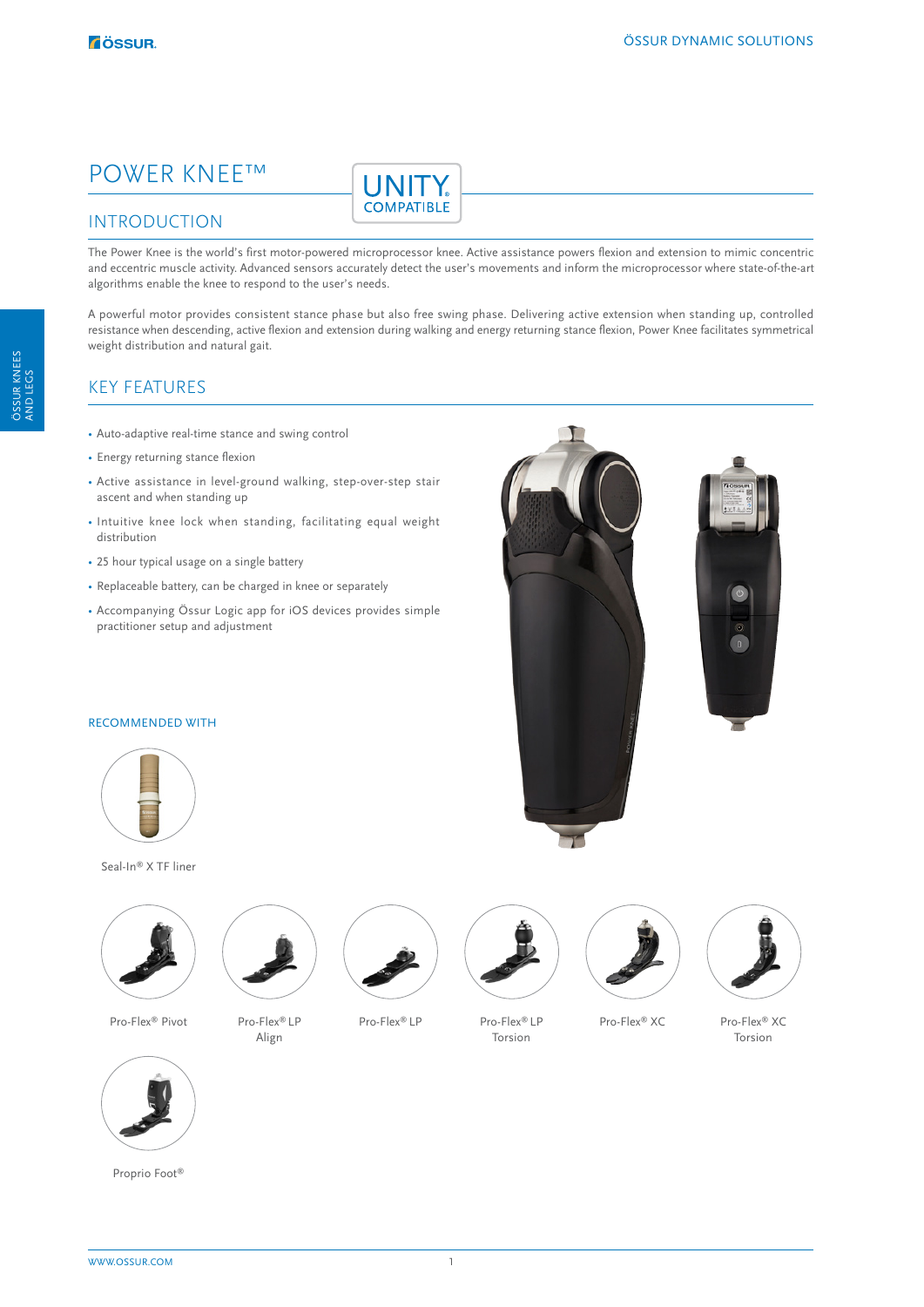# POWER KNEE™



| User Information        |                                                                   |  |  |
|-------------------------|-------------------------------------------------------------------|--|--|
| Amputation Level:       | Transfemoral, Knee<br>Disarticulation, and Hip<br>Disarticulation |  |  |
| Impact Level:           | Low to Moderate                                                   |  |  |
| Maximum Patient Weight: | 116 <sub>kg</sub>                                                 |  |  |
|                         |                                                                   |  |  |
| Knee Information        |                                                                   |  |  |
| Weight (incl. Battery): | 2.6kg (5.7lbs)                                                    |  |  |
| Build Height:           | 276mm (10 7/8")                                                   |  |  |
| Knee Flexion:           | $120^\circ$                                                       |  |  |

## CLEARANCE



### KITS

#### POWER KNEE KIT

| Part#    | <b>Description</b>                |
|----------|-----------------------------------|
| PKA10003 | Power Knee incl. 3 Years Warranty |

Includes:

- POWER KNEE
- 2 Lithium Ion Battery Packs
- 2 Power Supplies